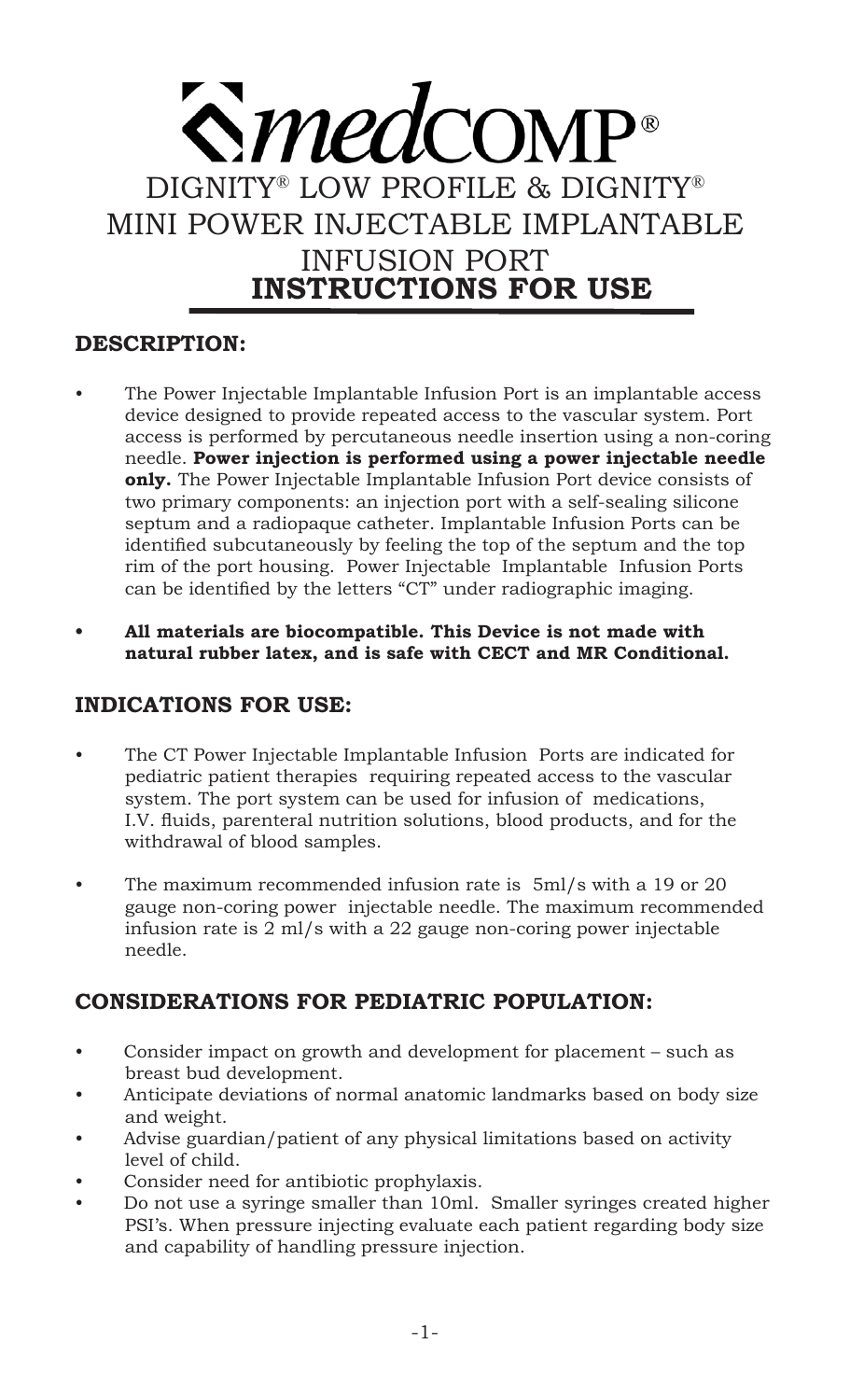# **CONTRAINDICATIONS, WARNINGS, AND PRECAUTIONS**

# **CONTRAINDICATIONS:**

- This device is contraindicated for catheter insertion in the subclavian vein medial to the border of the first rib, an area which is associated with higher rates of pinch-off.<sup>1,2</sup>
- The device is also contraindicated:
	- When the presence of device related infection, bacteremia, or septicemia is known or suspected.
	- When the patient's body size is insufficient for the size of the implanted device.
	- When the patient is known or is suspected to be allergic to materials contained in the device.
	- If severe chronic obstructive lung disease exists.
	- If the prospective insertion site has been previously irradiated.
	- If the prospective placement site has previously suffered episodes of venous thrombosis or vascular surgical procedures.
	- If local tissue factors will prevent proper device stabilization and/ or access.

# **WARNINGS:**

#### **I. During Placement:**

- Intended for **Single Patient Use. DO NOT RE-USE.** Medcomp® products are single use devices and should never be reimplanted. Any device that has been contaminated by blood should not be re-used or resterilized.
- After use, this product may be a potential biohazard. Handle and discard in accordance with accepted medical practice and applicable local, state and federal laws and regulations.
- During placement through a sheath, hold thumb over exposed opening of sheath to prevent air aspiration. The risk of air aspiration is reduced by performing this part of the procedure with the patient performing the Valsalva maneuver.
- Do not suture catheter to port. Any damage or constriction of catheter may compromise power injection performance.
- Avoid vessel perforation.
- Do not power inject through a port system that exhibits signs of claviclefirst rib compression or pinch-off as it may result in port system failure.

# **II. During Port Access:**

- DO NOT USE A SYRINGE SMALLER THAN 10ml. Prolonged infusion pressure greater than 25 psi may cause damage to a patient's vessels or viscus.
- **• Power Injectable Implantable Infusion Ports are only power injectable when accessed with a power injectable needle.**
- Failure to warm contrast media to body temperature prior to power injection may result in port system failure.
- Failure to ensure patency of the catheter prior to power injection studies may result in port system failure.
- Power injector machine pressure limiting feature may not prevent over pressurization of an occluded catheter.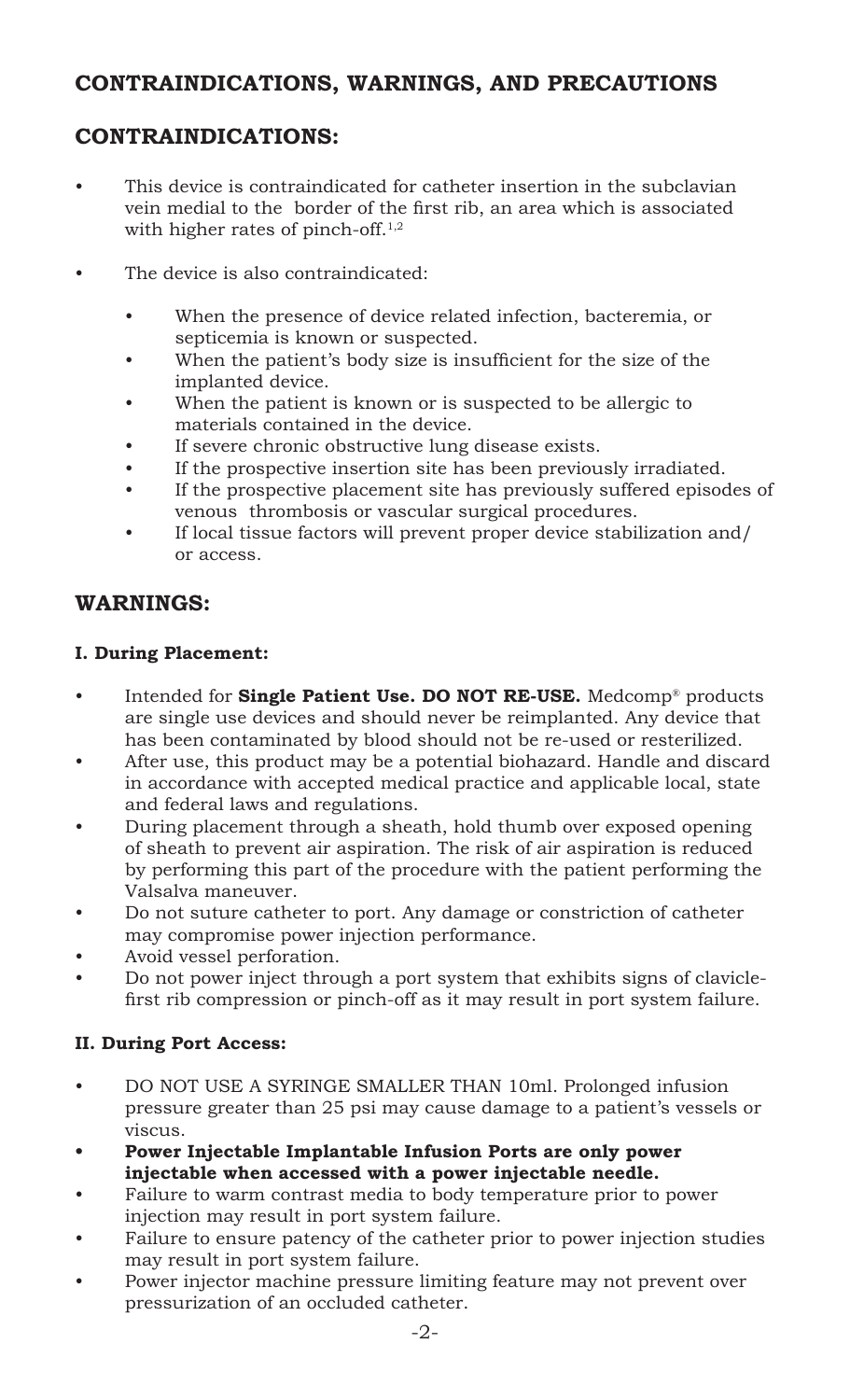- Exceeding the maximum flow rate may result in port system failure and/ or catheter tip displacement.
- Power Injectable Implantable Infusion Port device indication for power injection of contrast media implies the Port's ability to withstand the procedure, but does not imply appropriateness of the procedure for a particular patient nor for a particular infusion set. A suitably trained clinician is responsible for evaluating the health status of a patient as it pertains to a power injection procedure and for evaluating the suitability of any infusion set used to access the port.
- Do not exceed a 325 psi pressure limit setting, or the maximum flow rate setting on the power injection machine, if power injecting through the Power Injectable Implantable Infusion Port device.
- Medical procedures on a patient's arm in which the system is implanted should be restricted as follows:
	- **• Do not** withdraw blood from or infuse medication into any area of the arm where the system is located unless you are using the port.
	- **• Do not** measure the patient's blood pressure on this arm.

# **SIGNS OF PINCH-OFF:**

Clinical:

- Difficulty with blood withdrawal
- Resistance to infusion of fluids
- Patient position changes required for infusion of fluids or blood withdrawal

Radiologic:

• *Grade 1 or 2 distortion on chest x-ray. Pinch-off should be evaluated for degree of severity prior to explantation. Patients indicating any degree of catheter distortion at the clavicle/first rib area should be followed diligently. There are grades of pinch-off that should be recognized with appropriate chest x-ray as follows: 3,4* 

| Grade   | <b>Severity</b>                                       | <b>Recommended Action</b>                                                                                                                                                                                                                      |
|---------|-------------------------------------------------------|------------------------------------------------------------------------------------------------------------------------------------------------------------------------------------------------------------------------------------------------|
| Grade 0 | No distortion                                         | No action                                                                                                                                                                                                                                      |
| Grade 1 | Distortion<br>present<br>without luminal<br>narrowing | Chest x-ray should be taken every one to<br>three months to monitor progression of<br>pinch-off to grade 2 distortion. Shoulder<br>positioning during chest x-rays should be<br>noted as it can contribute to changes in<br>distortion grades. |
| Grade 2 | Distortion<br>present with<br>luminal<br>narrowing    | Removal of the catheter should be con-<br>sidered.                                                                                                                                                                                             |
| Grade 3 | Catheter<br>transection or<br>fracture                | Prompt removal of the catheter.                                                                                                                                                                                                                |

# **PRECAUTIONS:**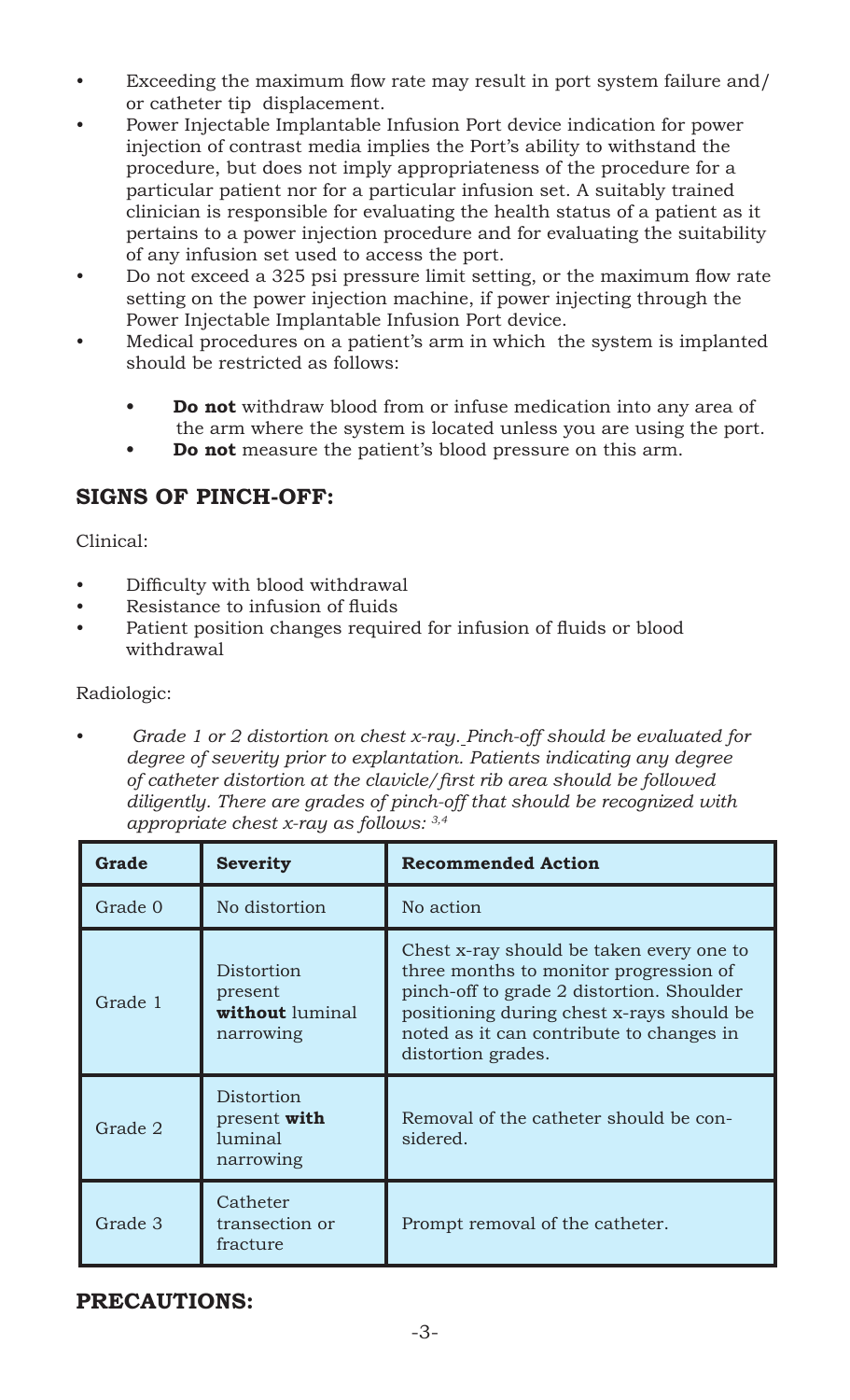- Carefully read and follow all instructions prior to use.
- Federal (U.S.A.) law restricts this device to sale by or on the order of a physician.
- Only qualified healthcare practitioners should insert, manipulate and remove these devices.
- Avoid inadvertent puncture of the skin or fascia with the tip of the tunneler.
- If the guidewire must be withdrawn while the needle is inserted, remove both the needle and wire as a unit to help prevent the needle from damaging or shearing the guidewire.
- Use only non-coring needles with the port.
- Prior to advancing the catheter lock, ensure that the catheter is properly positioned. A catheter not advanced to the proper region may not seat securely and lead to dislodgment and extravasation. The catheter must be straight with no sign of kinking. A slight pull on the catheter is sufficient to straighten it. Advancing the catheter lock over a kinked catheter may damage the catheter.
- Follow Universal Precautions when inserting and maintaining the catheter.
- Precautions are intended to help avoid catheter damage and/or patient injury.
- When utilizing the port for arm placement, the port should not be placed in the axillary cavity.
- The infusion port allows for blood draws, power injection of contrast media, intravenous therapy, and infusion of medications into the central venous system. Refer to standards of practice and institutional policies for compatible infusion agents for central venous access.
- Follow all contraindications, warnings, precautions, and instructions for all infusates including contrast media as specified by their manufacture.

# **I. Prior to Placement:**

- Examine package carefully before opening to confirm its integrity and that the expiration date has not passed. The device is supplied in a sterile package and is non-pyrogenic. Do not use if package is damaged, opened or the expiration date has passed. **STERILIZED BY ETHYLENE OXIDE.** STERILE I EO
- **• Do not resterilize or re-use. Re-use may lead to infection or illness/ injury.**   $\mathbf{2}$
- Inspect kit for presence of all components.
- Check patient's records, and ask patient, whether they have any known allergies to chemicals or materials that will be used during the placement procedure.
- Fill (prime) the device with sterile heparinized saline or normal saline solution to help avoid air embolism. Remember that some patients may be hypersensitive to heparin or suffer from heparin induced thrombocytopenia (HIT) and these patients must not have their port primed with heparinized saline.
- When using an introducer kit, verify that the catheter fits easily through the introducer sheath.

# **II. During Placement:**

• Do not allow accidental device contact with sharp instruments.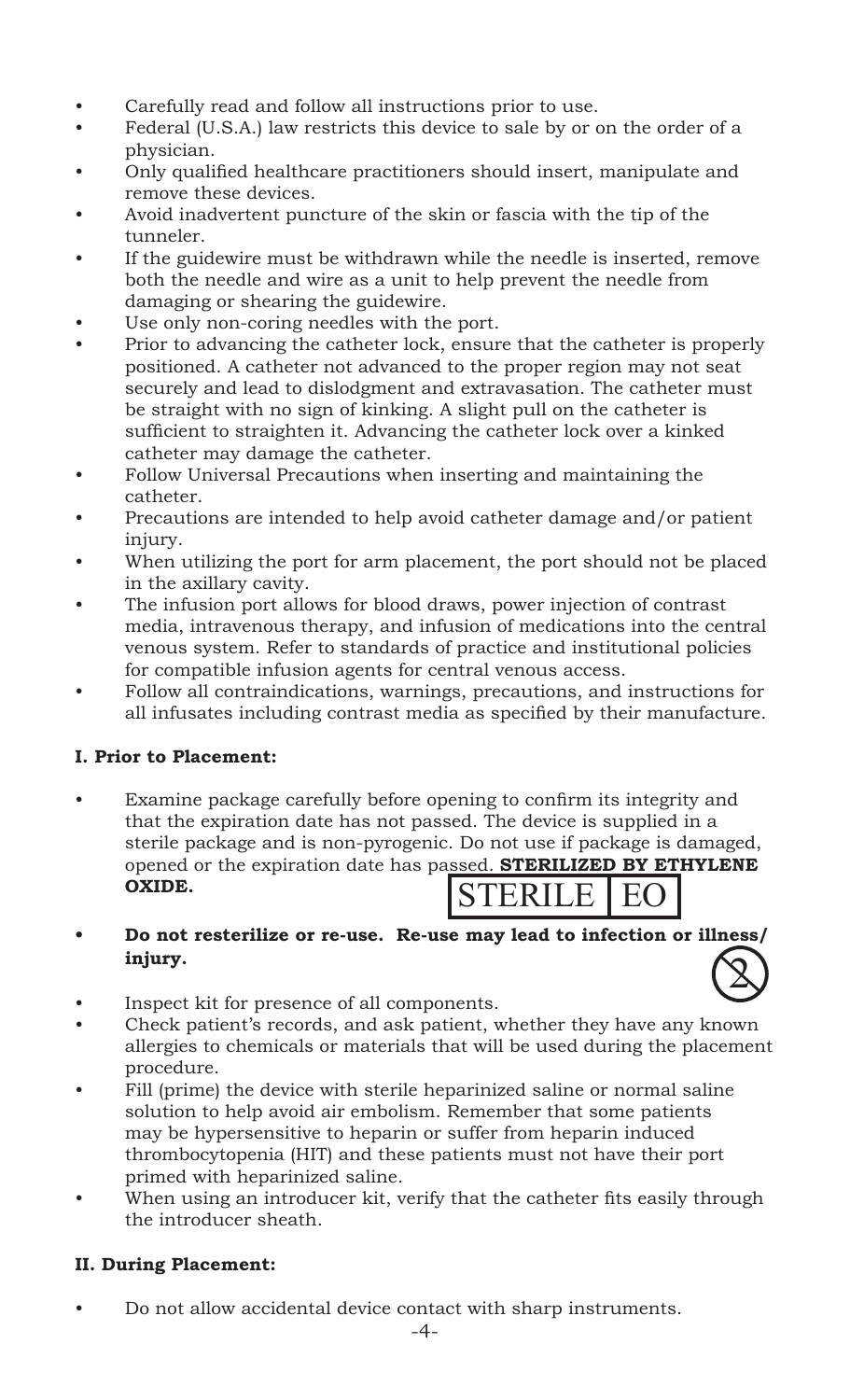Mechanical damage may occur. Use only smooth edged, atraumatic clamps or forceps.

- Take care not to perforate, tear, or fracture the catheter during placement. After assembling catheter to port, check assembly for leaks or damage.
- Do not use the catheter if there is any evidence of mechanical damage or leaking.
- Do not bend catheter at sharp angles during implantation. This can compromise catheter patency.
- Carefully follow the connection technique given in these instructions to ensure proper catheter connection and to avoid catheter damage.
- Do not use sutures to secure catheter to the port stem as it could collapse or damage the catheter.
- When using peel-apart introducers:
	- Carefully insert the introducer and catheter to avoid inadvertent penetration to vital structures in the thorax.
	- Avoid blood vessel damage by maintaining a catheter or dilator as internal support when using a peel-apart introducer.
	- Avoid sheath damage by simultaneously advancing the sheath and dilator as a single unit using a rotational motion.

# **POSSIBLE COMPLICATIONS:**

- The use of a subcutaneous port provides an important means of venous access for critically ill patients. However, the potential exists for serious complications, including the following:
	- Air Embolism
	- Bleeding
	- Brachial Plexus Injury Cardiac Arrhythmia Cardiac Tamponade
	- Catheter or Port Erosion Through the Skin
	- Catheter Embolism
	- Catheter Occlusion
	- Catheter Occlusion, Damage or Breakage Due to Compression Between the Clavicle and First Rib
	- Catheter or Port Related Sepsis
	- Device Rotation or Extrusion
	- Endocarditis
	- Extravasation<br>• Fibrin Sheath
	- Fibrin Sheath Formation
	- Hematoma
	- Hemothorax
	- Hydrothorax
	- Intolerance Reaction to Implanted Device<br>• Inflammation, Necrosis, or Scarring of Sk
	- Inflammation, Necrosis, or Scarring of Skin Over Implant Area
	- Laceration of Vessels or Viscus
	- Perforation of Vessels or Viscus
	- Pneumothorax
	- Spontaneous Catheter Tip Malposition or Retraction<br>• Thoracic Duct Injury
	- Thoracic Duct Injury
	- Thromboembolism
	- Vascular Thrombosis
	- Vessel Erosion
	- Risks Normally Associated with Local or General Anesthesia, Surgery, and Post-Operative Recovery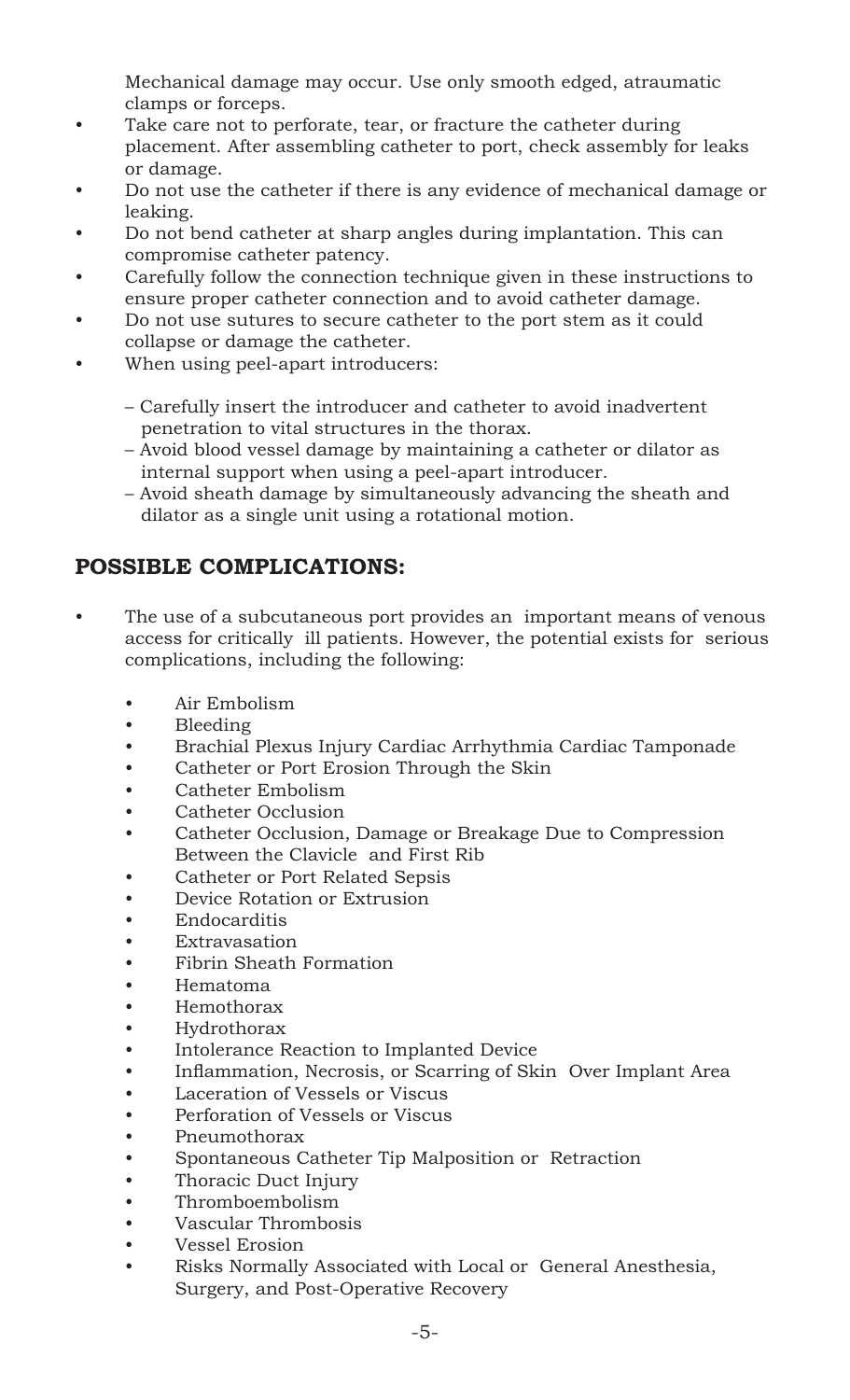These and other complications are well documented in medical literature and should be carefully considered before placing the port.

# **IMPLANTATION INSTRUCTIONS:**

• Please read through complete implantation instructions before implanting port, noting "Contraindications, Warnings, and Precautions" and "Possible Complications" sections of this manual before beginning procedure.

# **PREVENTING PINCH-OFF:**

- The risk of pinch-off syndrome can be avoided by inserting the catheter via the internal jugular vein (IJ). Subclavian insertion of the catheter medial to the border of the first rib may cause catheter pinch-off, which in turn results in occlusion causing port system failure during power injection.
- If you choose to insert the catheter into the subclavian vein, it should be inserted lateral to the border of the first rib or at the junction with the axillary vein because such insertion will avoid compression of the catheter, which can cause damage and even severance of the catheter. The use of image guidance upon insertion is strongly recommended. A radiographic confirmation of catheter insertion should be made to ensure that the catheter is not being pinched.

# **IMPLANTATION PREPARATION:**

- 1. Select implantation procedure to be used. **Note:** Recommended veins for arm placement are cephalic, basilic, or medial cubital basilic. **Note:** Recommended veins for chest placement are internal jugular or lateral subclavian. Refer to "Warning" section covering catheter pinch-off if inserting the catheter via subclavian vein.
- 2. Select the site for port placement. **Note:** Port pocket site selection should allow for port placement in an anatomic area that provides good port stability, does not interfere with patient mobility, does not create pressure points, has not previously been irradiated, does not show signs of infection, and does not interfere with clothing. For arm port placement, site should be distal to the desired vein insertion site. Consider the amount of cutaneous tissue over the port septum, as excessive tissue will make access difficult. Conversely, too thin a tissue layer over the port may lead to tissue erosion. A tissue thickness of 0.5cm to 2cm is appropriate.
- 3. Complete patient implant record, including product reorder number and lot number.
- 4. Perform adequate anesthesia.
- 5. Create sterile field and open tray.
- 6. Surgically prep and drape the implantation site.
- 7. For Attachable Catheters: Flush open-ended catheters with heparinized saline and clamp the catheter closed several centimeters from the proximal (port) end. Remember that some patients may be hypersensitive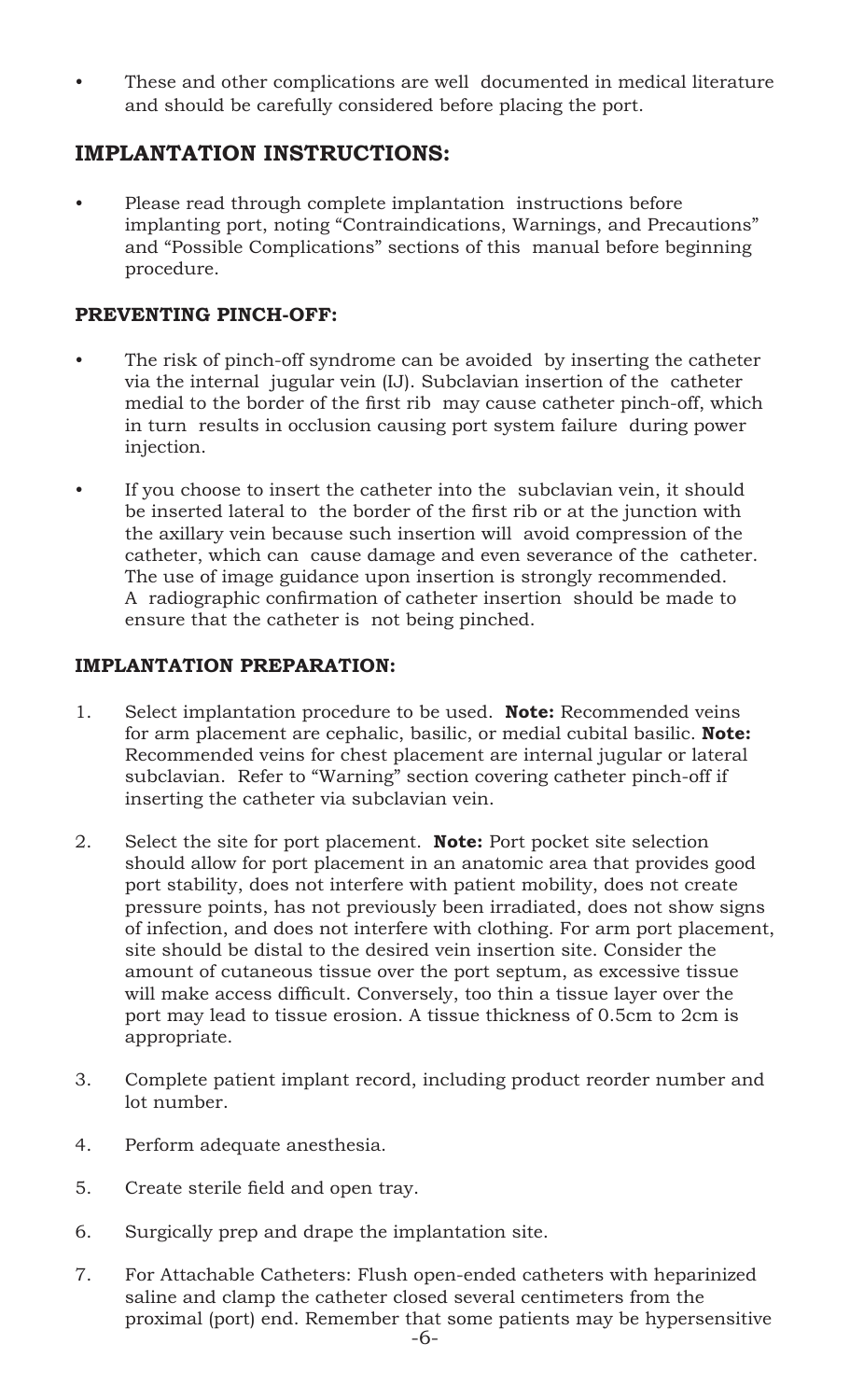to heparin or suffer from heparin induced thrombocytopenia (HIT) and these patients must not have their port primed with heparinized saline. **Note:** Clamp catheter segments that will be cut off prior to attachment.

# **CUT-DOWN PROCEDURE:**

- 1. Place patient in the Trendelenburg position with head turned away from the intended venipuncture site. For arm port placement, position the arm in an abducted, externally rotated position. Use a cut-down incision to expose the entry vein of choice.
- 2. Perform vessel incision after vessel is isolated and stabilized to prevent bleeding and air aspiration.
- 3. If using a vein pick, insert its tapered end through the incision and advance it into the vessel. Then slide the catheter tip into the grooved underside of the pick.



- 4. Advance the catheter tip into the vessel.
- 5. Withdraw the vein pick, if used.
- 6. Advance the catheter into the vessel to the desired infusion site.

**Note:** Catheters should be positioned with the catheter tip at the junction of the superior vena cava and the right atrium. Verify correct catheter tip position, using fluoroscopy, or appropriate technology. Do not occlude or cut catheter when using sutures to secure catheter.

#### **PERCUTANEOUS PROCEDURE:**

- 1. Place patient in the Trendelenburg position with head turned away from the intended venipuncture site.
- 2. Locate desired vessel using a small gauge needle attached to a syringe. Refer to the "Warnings" section covering catheter Pinch-off, if inserting the catheter via the subclavian vein.



3. Attach introducer needle to the syringe and insert into vessel alongside the small gauge needle. Remove small gauge needle.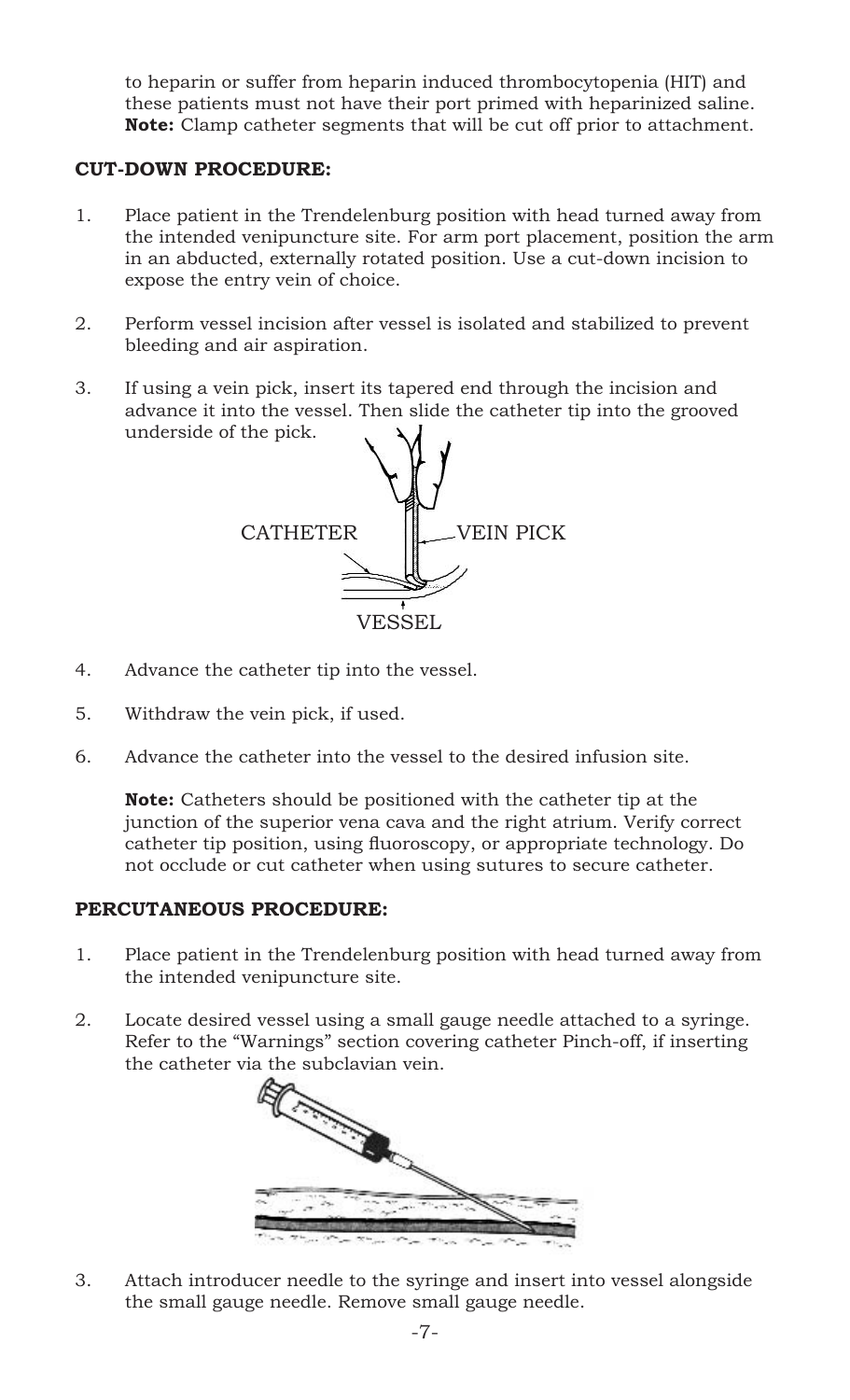4. Aspirate gently as the insertion is made. If the artery is entered, withdraw the needle and apply manual pressure for several minutes. If the pleural space is entered, withdraw the needle and evaluate patient for possible pneumothorax.



5. When the vein has been entered, remove the syringe leaving the needle in place. Place a finger over the hub of the needle to minimize blood loss and the risk of air aspiration. The risk of air aspiration is reduced by performing this part of the procedure with the patient performing the Valsalva maneuver.



6. If using a micropuncture set, insert the flexible end of the guidewire into the needle. Advance the guidewire as far as appropriate. Verify correct positioning, using fluoroscopy or ultrasound. Gently withdraw and remove the needle, while holding the guidewire in position.

**Caution:** If the guidewire must be withdrawn while the needle is inserted, remove both needle and wire as a unit to prevent the needle from damaging or shearing the guidewire. Advance the small sheath and dilator together as appropriate. Withdraw the dilator and guidewire, leaving the small sheath in place.

**Warning:** Place a thumb over the orifice of the sheath to minimize blood loss and risk of air embolism.

7. Straighten "J" tip of guidewire with tip straightener and insert tapered end of tip strai



8. Remove the tip straightener and advance the guidewire into the superior vena cava. Advance the guidewire as far as appropriate for the procedure. Verify correct positioning, using fluoroscopy, or appropriate technology.

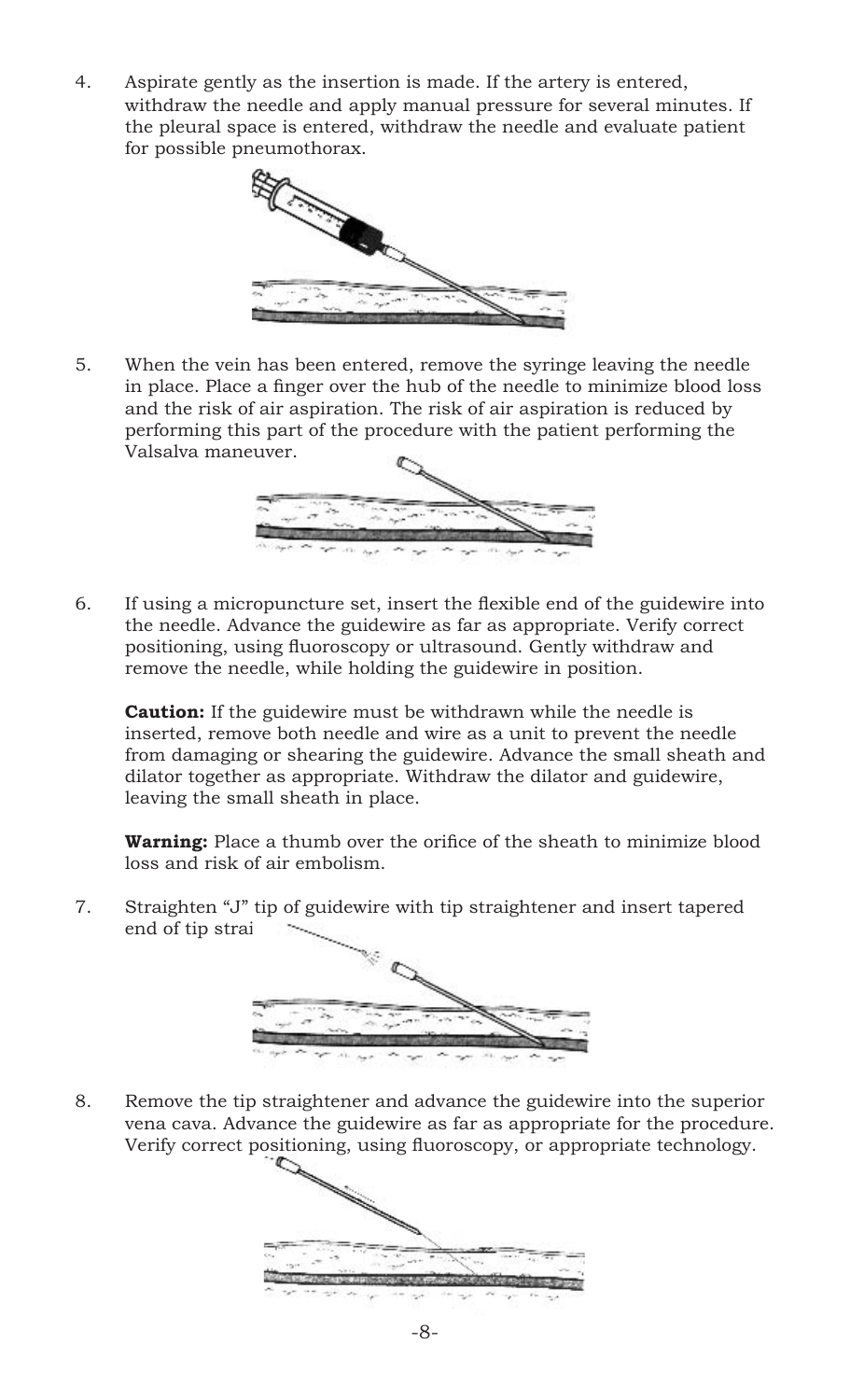9. Gently withdraw and remove needle.

**Caution:** If the guidewire must be withdrawn while the needle is inserted, remove both the needle and wire as a unit to help prevent the needle from damaging or shearing the guidewire.

10. If using a micropuncture set, gently withdraw and remove the small sheath, while holding the standard guidewire in position.

## **PEEL-APART SHEATH INTRODUCER INSTRUCTIONS:**

1. Advance the vessel dilator and sheath introducer as a unit over the exposed wire using a rotational motion. Advance it into the vein as a unit, leaving at least 2cm of sheath exposed. **Note:** Placement may be facilitated by making a small incision to ease introduction of vessel dilator and sheath introducer.

**Warning:** Avoid vessel perforation.



2. Release the locking mechanism and gently withdraw the vessel dilator and "J" wire, leaving the sheath in place.



**3. Warning:** Hold thumb over exposed opening of sheath to prevent air aspiration. The risk of air aspiration is reduced by performing this part of the procedure with the patient performing the Valsalva maneuver.



4. Insert catheter into the sheath. Advance the catheter through the sheath into the vessel to the desired infusion site. Catheters should be positioned with the catheter tip at the junction of the superior vena cava and the right atrium.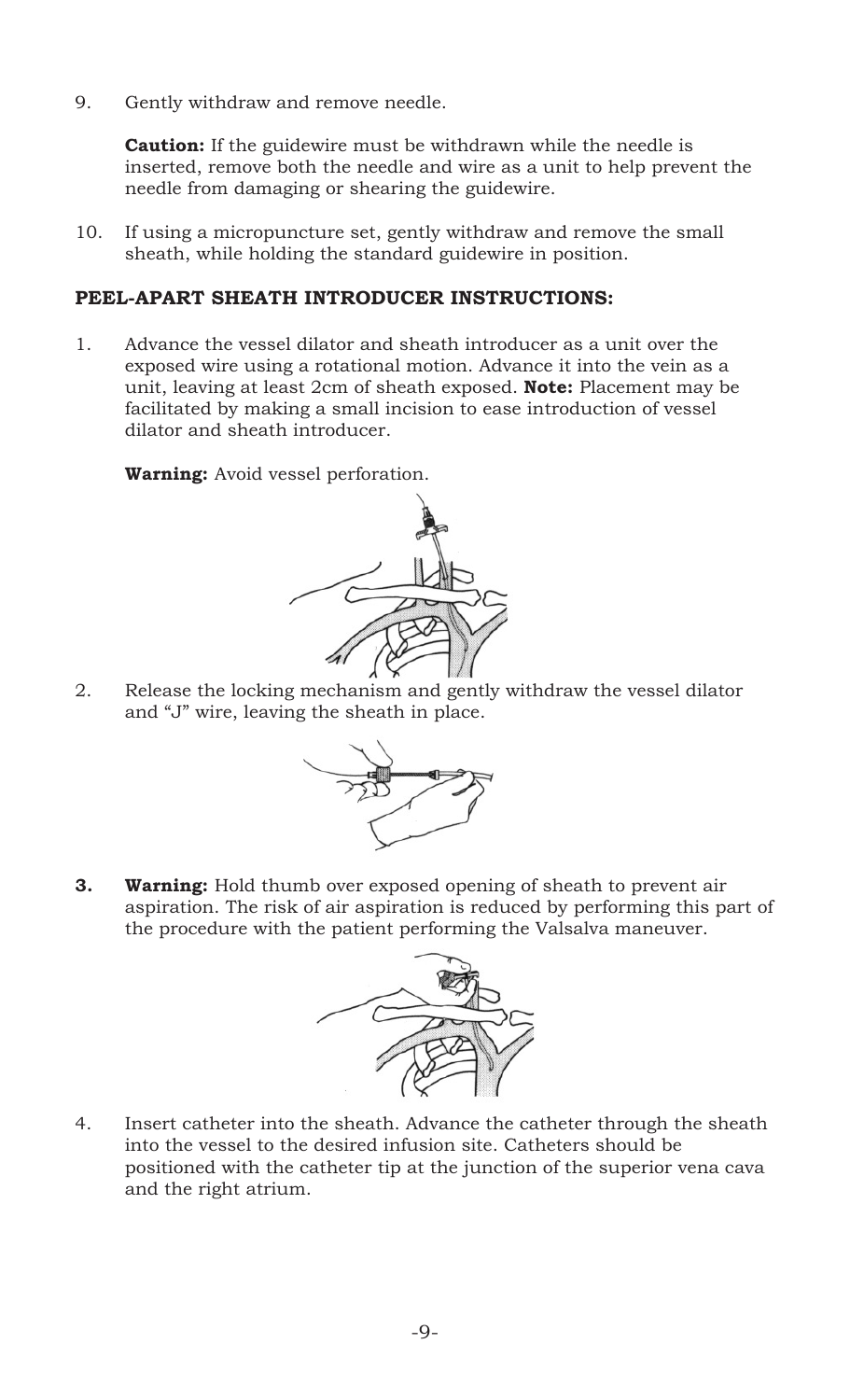

- 5. Verify correct catheter tip position using fluoroscopy, or appropriate technology. **Note: For arm-placed port,** move the patient's arm to several positions relative to the body. Using fluoroscopy, evaluate the effect of this movement on the catheter tip location during each movement. If appropriate, reposition the catheter so the tip is in the desired location. **Note:** Exercise care in the placement of the catheter tip. Movement of the patient's arm in which the system is implanted can cause displacement of the catheter tip away from the desired location.
- 6. Grasp the two handles of the peel-apart sheath and pull outward and upward at the same time.



7. Peel the sheath away from the catheter completely. Make sure the catheter is not dislodged from vessel.

#### **CATHETER TUNNELING PROCEDURE:**

1. Create a subcutaneous pocket using blunt dissection. **Note:** Do a trial placement to verify that the pocket is large enough to accommodate the port and that the port does not lie beneath the incision.

# **Attachable Catheters:**

- Create a subcutaneous tunnel from the venous site to the port pocket site using tunneler or long forceps per the following:
	- a. Make a small incision at the venous entry site.
	- b. Insert tip of tunneler into the small incision.
	- c. Form tunnel by advancing tip of tunneler from the venous entry site to the port pocket site. **Caution:** Avoid inadvertent puncture of the skin of fascia with the tip of the tunneler.
	- d. Remove catheter lock from the catheter. **Caution:** Never use a catheter lock that appears cracked or otherwise damaged.
	- e. Attach end of catheter onto the tunneler barb with a twisting motion. **Note:** Barb threads must be completely covered by the catheter to adequately secure the catheter as it is pulled through the tunnel. A suture may be tied around the catheter between the tunneler body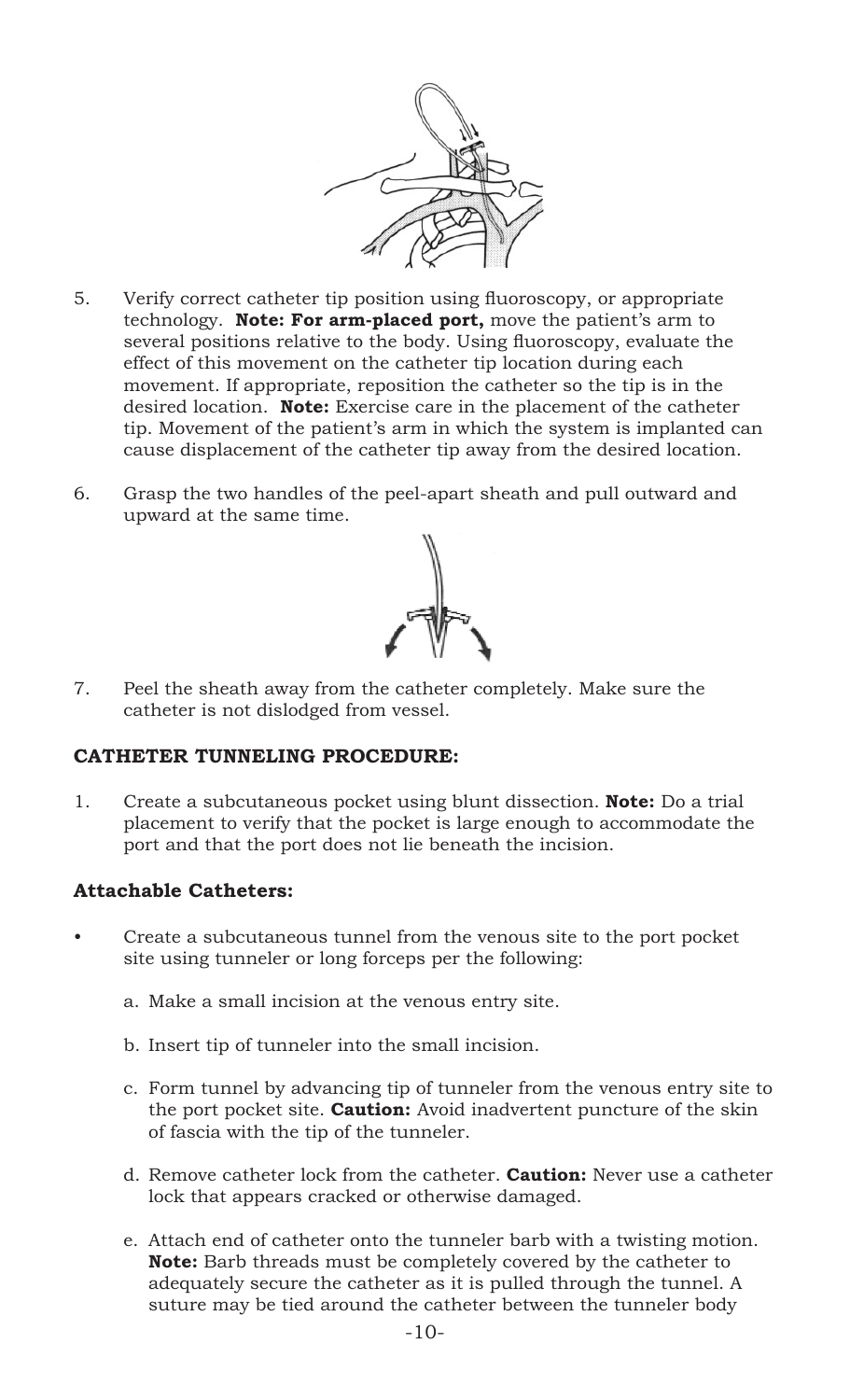and the large barb to hold it more securely.

- f. Pull the tunneler through to the port pocket site while gently holding the catheter. **Note:** The catheter must not be forced.
- g. Place catheter lock back onto catheter, ensuring the radiopaque ring faces proximally (toward the end of the catheter that will be attached to the port).
- h. Cut the catheter to the proper length at a 90˚ angle, allowing sufficient slack for body movement and port connection. Check catheter for any damage. If any damage is noted, cut damaged section off before connecting catheter to port.

# **CONNECT CATHETER TO PORT:**

- 1. Flush all air from the port body using a 10ml syringe with a non-coring needle filled with heparinized saline (100 USP U/ml). Insert the needle through the septum and inject the fluid while pointing the stem up. Remember that some patients may be hypersensitive to heparin and these patients must not have their port flushed with heparinized saline.
- 2. Cleanse all system components with irrigation solution.
- 3. Connect catheter to port:

**Caution:** Prior to advancing the catheter lock, ensure that the catheter is properly positioned. A catheter not advanced to the proper region may not seat securely and lead to dislodgment and extravasation. The catheter must be straight with no sign of kinking. A slight pull on the catheter is sufficient to straighten it. Advancing the catheter lock over a kinked catheter may damage the catheter. Do not hold the catheter or catheter lock with any instruments that could potentially damage either piece (e.g., hemostats).

a. Align port stem with catheter.

 **Note:** If the catheter and lock are connected and then disconnected, the catheter end must be re-trimmed to ensure a secure re-connection.

b. Advance all Triniflex® catheters just over the second rib.

 **Note:** Advancing catheter too far along port stem could lead to "mushrooming" of tubing when the catheter lock is advanced. Should this occur, it is advisable to stop advancing the catheter lock, pull the catheter back along the stem away from the port, and re-assemble the connection.

c. Advance catheter lock straight until flush with port. **Note:** Be sure the end containing the radiopaque ring is proximal to the port. Catheter lock should be sufficient to secure catheter to port. Medcomp® does not recommend suturing around the catheter as doing so could compress, kink, or damage catheter.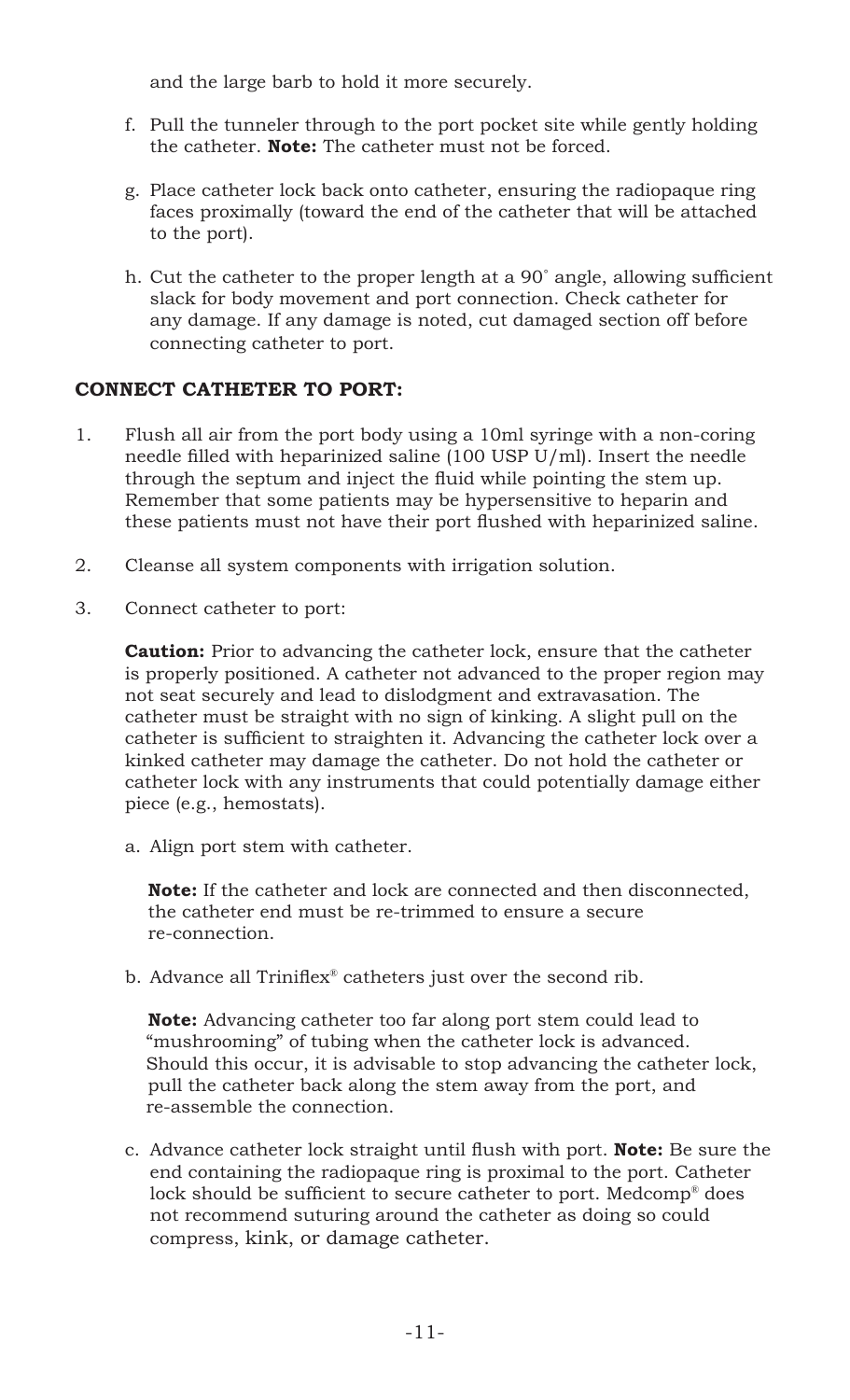# **5F Titanium Stem with Polyurethane Catheter**



# **POSITION PORT AND CLOSE INCISION SITE:**

- 1. Place the port in the subcutaneous pocket away from the incision line. This will reduce the risk of port migration and the possibility of it flipping over. Secure the port to the underlying fascia using non-absorbable, monofilament sutures. Leave sufficient slack in the catheter to permit slight movement, and verify that the catheter is not kinked.
- 2. After suturing the port in the pocket, flush the wound with an appropriate antibiotic solution.
- 3. Conduct flow studies on the catheter using a non-coring needle and 10ml syringe to confirm that the flow is not obstructed, that no leak exists, and that the catheter is correctly positioned.
- 4. Aspirate to confirm the ability to draw blood.
- 5. Flush and heparin lock the port system as described under "Heparin Lock Procedure". Remember that some patients may be hypersensitive to heparin or suffer from heparin induced thromboctopenia (HIT) and caution should be used when using heparinized saline to lock the port.
- 6. After therapy completion, flush port per institutional protocol.
- 7. Close the incision site, so that the port does not lie beneath the incision.
- 8. Apply dressing according to hospital practice.

# **HEPARIN LOCK PROCEDURE:**

• To help prevent clot formation and catheter blockage, implanted ports with open-ended catheters should be filled with sterile heparinized saline after each use. If the port remains unused for long periods of time, the heparin lock should be changed at least once every four weeks. Remember that some patients may be hypersensitive to heparin and these patients must not have their port locked with heparinized saline.

# **HEPARIN LOCK FLUSH:**

#### **Precautionary statement of heparin:**

Seek medical attention right away if any of these SEVERE side effects occur when using Heparin.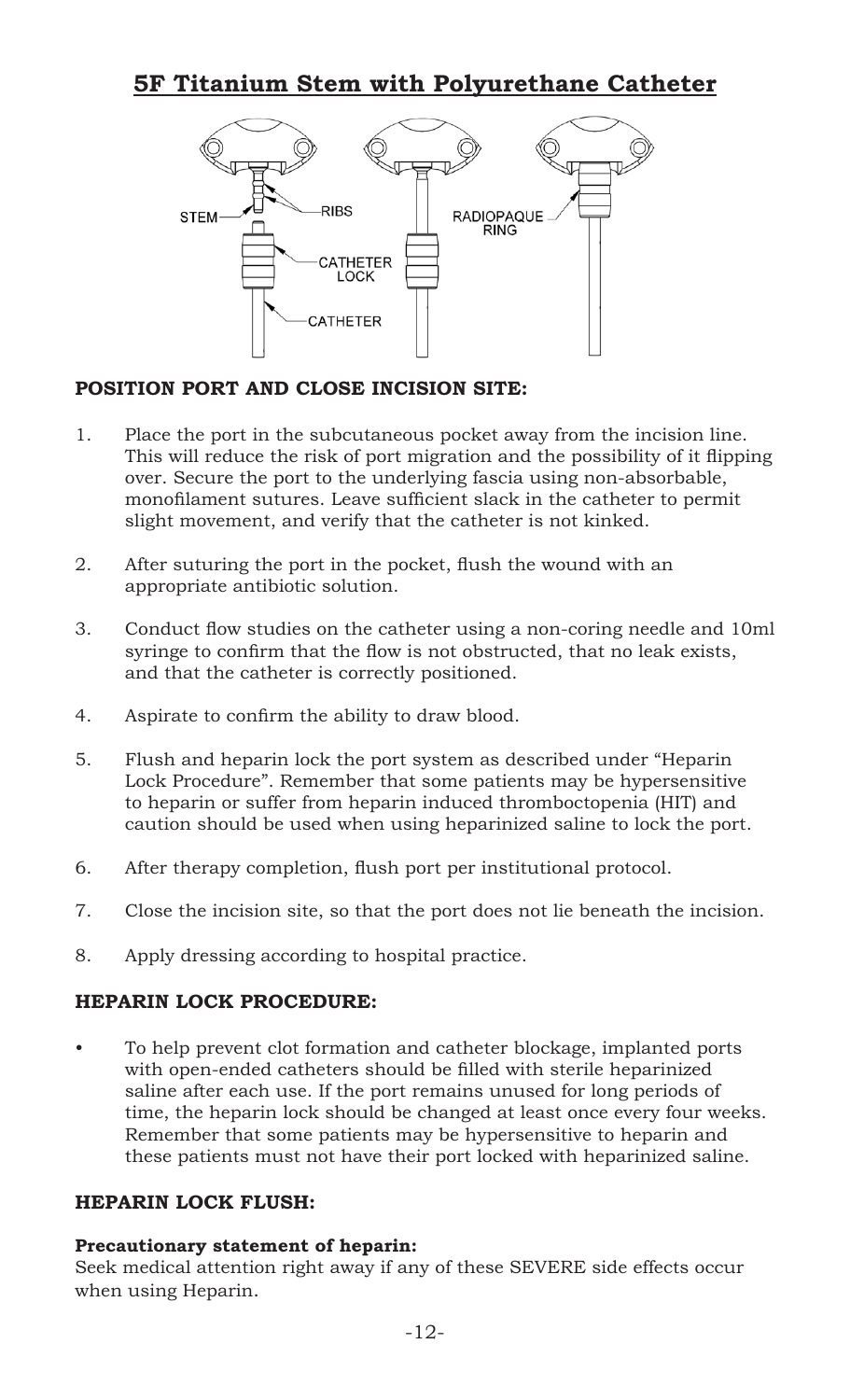• Severe allergic reactions (rash; hives; itching; difficulty breathing; tightness in the chest; swelling of the mouth, face, lips, or tongue); black, tarry, or bloody stools; bleeding from gums when brushing or flossing teeth; blood in the urine; calf or leg pain, tenderness, or swelling; chest pain; confusion; coughing up blood; excessive bleeding from cuts; fever or chills; increased menstrual bleeding; lower back pain; nosebleeds; numbness or color change of the skin, fingers, or toes; one-sided numbness or weakness; severe headache or dizziness; severe or persistent pain, swelling, or redness at the injection site; shortness of breath; slurred speech; stomach pain or swelling; unexplained vaginal bleeding; unusual bruising or bleeding; vision problems.

# **Determining Port Volumes:**

- For Power Injectable Implantable Infusion Port devices, you will need to determine the length of catheter used for each individual patient.
- For system priming volume, multiply the catheter length in cm by 0.011 ml/cm then add the priming volume for the particular port configuration as follows:

Plastic Dignity Mini Profile CT Port: 0.43 ml Plastic Dignity Low Profile CT Port: 0.43 ml

• For future reference it will be helpful to record this information on the patient's chart and/or patient ID card.

| <b>FLUSHING VOLUMES</b>                     |                                                           |  |  |  |  |
|---------------------------------------------|-----------------------------------------------------------|--|--|--|--|
| <b>PROCEDURES</b>                           | VOLUME (100 U/ml)                                         |  |  |  |  |
| When port not in use                        | 5ml heparinized saline every 4 weeks                      |  |  |  |  |
| After each infusion of<br>medication or TPN | 10ml sterile normal saline then 5ml<br>heparinized saline |  |  |  |  |
| After blood withdrawal                      | 20ml sterile normal saline then 5ml<br>heparinized saline |  |  |  |  |
| After power injection of<br>contrast media  | 10ml sterile normal saline then 5ml<br>heparinized saline |  |  |  |  |

#### **Recommended Flushing Volumes:**

# **Equipment**:

- Non-coring needle
- 10ml syringe filled with sterile saline
- 10ml syringe filled with 5ml heparinized saline (100 U/ml).

**Note:** Other concentrations of heparinized saline (10 to 1000 U/ml) have been found to be effective. Determination of proper concentration and volume should be based on patient's medical condition, laboratory tests, and prior experience.

# **Procedure:**

1. Explain procedure to patient and prepare injection site.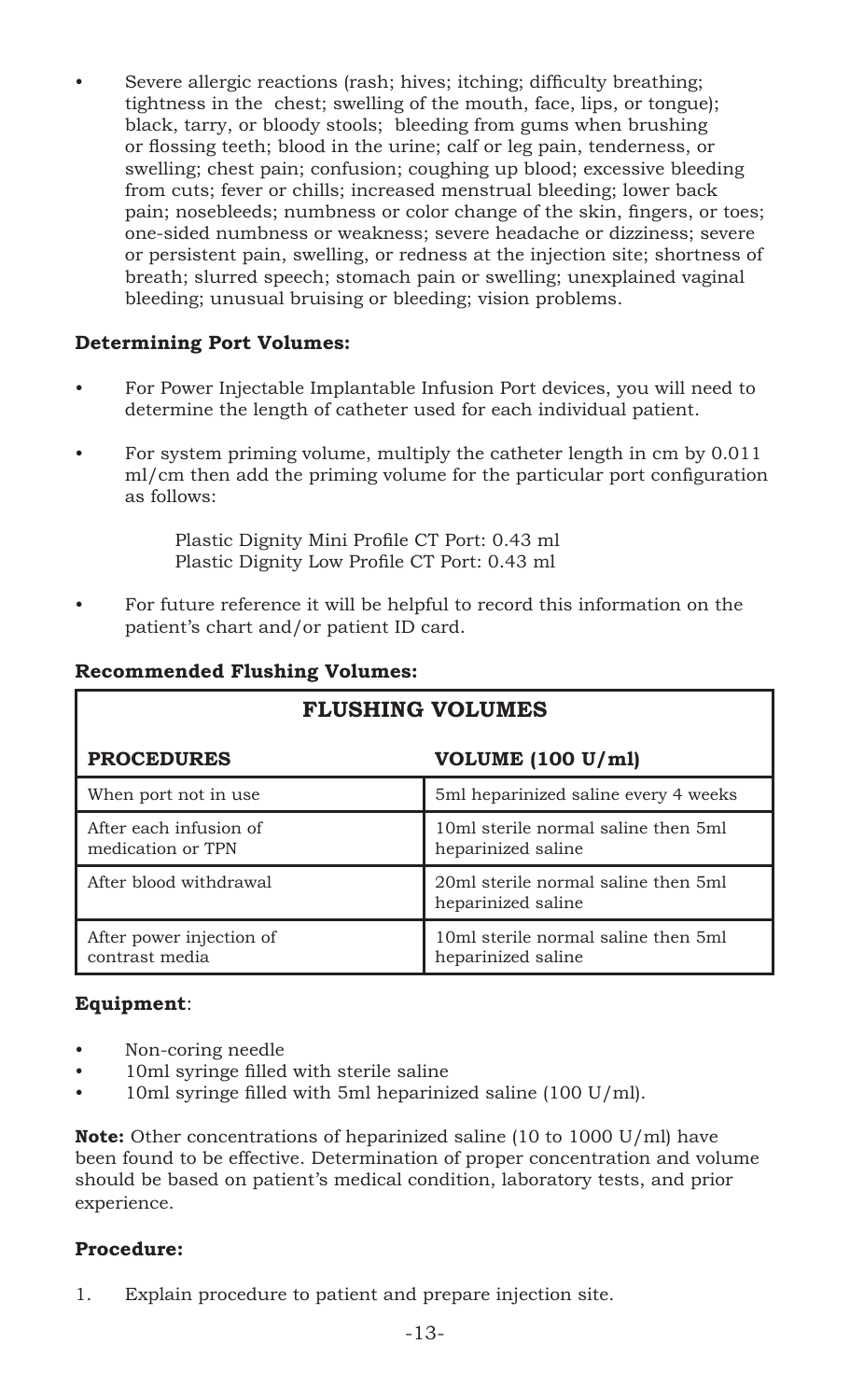- 2. Attach a 10ml syringe filled with sterile normal saline to needle.
- 3. Aseptically locate and access port.
- 4. Flush the system, then repeat with 5ml of 100 U/ml heparinized saline.
- 5. After therapy completion, flush port per institutional protocol. Alcohol should not be used to soak or declot polyurethane catheters because alcohol is known to degrade the polyurethane catheters over time with repeated and prolonged exposure.

# **POWER INJECTION PROCEDURE:**

# **Before proceeding follow institutional protocol to verify correct catheter tip position via radiographic image prior to power injection.**

1. Access the port with an appropriate non-coring needle. Make certain that needle tip is inserted fully within the port.

#### **Warning: The Power Injectable Implantable Infusion Port is only power injectable when accessed with a power injectable needle.**

- 2. Attach a syringe filled with sterile normal saline.
- 3. Instruct the patient to assume the position they will be in during the power injection procedure, before checking for patency. If possible, the patient should receive power injection with his or her arm vertically above the shoulder with the palm of the hand on the face of the gantry during injection. This allows for uninterrupted passage of injected contrast through the axillary and subclavian veins at the thoracic outlet.
- 4. Aspirate for adequate blood return and vigorously flush the port with at least 10ml of sterile normal saline.

**Warning:** Failure to ensure patency of the catheter prior to power injection studies may result in port system failure.

- 5. Detach syringe.
- 6. Warm contrast media to body temperature.
- 7. Attach the power injection device to the needle ensuring connection is secure. Check indicated flow rate and confirm CT settings.

| Non-Coring Needle Gauge Size          | 19 Ga. | $^{\prime}$ 20 Ga. | 22 Ga. |
|---------------------------------------|--------|--------------------|--------|
| Maximum Recommended Flow Rate Setting | 5ml/s  | 5ml/s              | 2ml/s  |

- 8. Instruct the patient to communicate immediately any pain or change in feeling during the injection.
- 9. Inject warmed contrast, taking care not to exceed the flow rate limits.

**Warning:** If local pain, swelling or signs of extravasation are noted, the injection should be stopped immediately.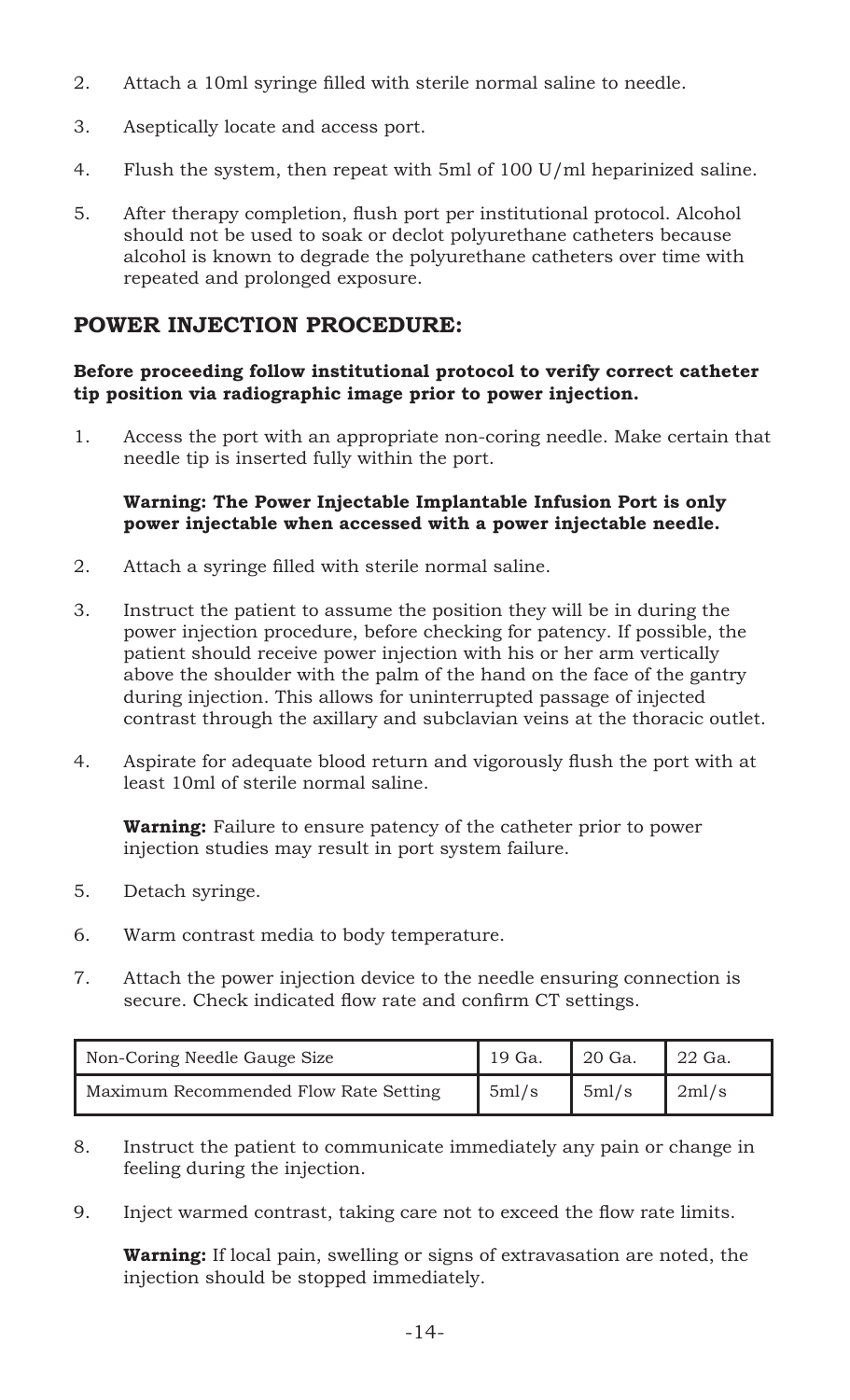**Warning:** Exceeding the maximum flow rate may result in port system failure and/or catheter tip displacement.

- 10. Disconnect the power injection device.
- 11. Flush the port with 10ml of sterile normal saline.
- 12. Perform heparin lock procedure. Remember that some patients may be hypersensitive to heparin or suffer heparin induced thrombocytopenia (HIT). These patients must not have their port primed with heparinized saline.
- 13. After therapy completion, flush port per institutional protocol. Close clamp while injecting last 0.5ml of flush solution.

**Warning:** Do not exceed a 325 psi pressure limit setting, or the maximum flow rate setting shown below, on the power injection machine if power injecting through the Power Injectable Implantable Infusion Port.

The Medcomp® CT Implantable Port system testing included at least 40 power injection cycles with a CT rated Huber needle set and 11.8 Centipose (cp) viscosity contrast solution.

| <b>Port/Catheter Configuration</b>                                                                                                                                 |    | <b>Average Port</b><br>Reservoir<br><b>Pressure</b> <sup>b</sup> | Average<br><b>Static Burst</b><br>Pressure <sup>c</sup> | <b>Static Burst</b><br>Pressure<br>Range <sup>c</sup> |  |
|--------------------------------------------------------------------------------------------------------------------------------------------------------------------|----|------------------------------------------------------------------|---------------------------------------------------------|-------------------------------------------------------|--|
| Mini Dignity<br>Port                                                                                                                                               | 5F | $111$ psi                                                        | $271$ psi                                               | 253-285 psi                                           |  |
| Low Profile<br><b>Dignity Port</b>                                                                                                                                 | 5F | $106$ psi                                                        | $258$ psi                                               | 241-274 psi                                           |  |
| <b>Indicated CT Flow Rates</b>                                                                                                                                     |    |                                                                  |                                                         |                                                       |  |
| <b>Non-Coring Needle Gauge</b><br>Size                                                                                                                             |    | 19 Ga.                                                           | 20 Ga.                                                  | 22 Ga.                                                |  |
| Maximum Flow Rate <sup>a</sup>                                                                                                                                     |    | 5 <sub>m1/s</sub>                                                | 5ml/s                                                   | 2ml/s                                                 |  |
| Note: CT injection pressure should be set at a maximum of 325 psi. Flow rates<br>less than 5 ml/s and/or lower viscosity contrast will generate lower pressures in |    |                                                                  |                                                         |                                                       |  |

the port and catheter. <sup>a</sup>Represents flow capability of port and catheter assembly for power injection of contrast media.

**b**Internal port pressure during maximum indicated CT flow rate using contrast media with 11.8 Centipoise (cp) viscosity.

c Average static burst pressure and range is the burst pressure of the port catheter assembly.

| Dimension | <b>Needle Penetration Depth</b>                     | <b>Low Profile</b><br><b>Dignity Port</b> | <b>Mini Dignity</b><br>Port |
|-----------|-----------------------------------------------------|-------------------------------------------|-----------------------------|
| A         | Distance Thru Septum                                | 4.9 mm                                    | $4.9 \text{ mm}$            |
| в         | Distance Thru Septum to Bottom<br>of Port Reservoir | $10.1 \text{ mm}$                         | $10.1 \text{ mm}$           |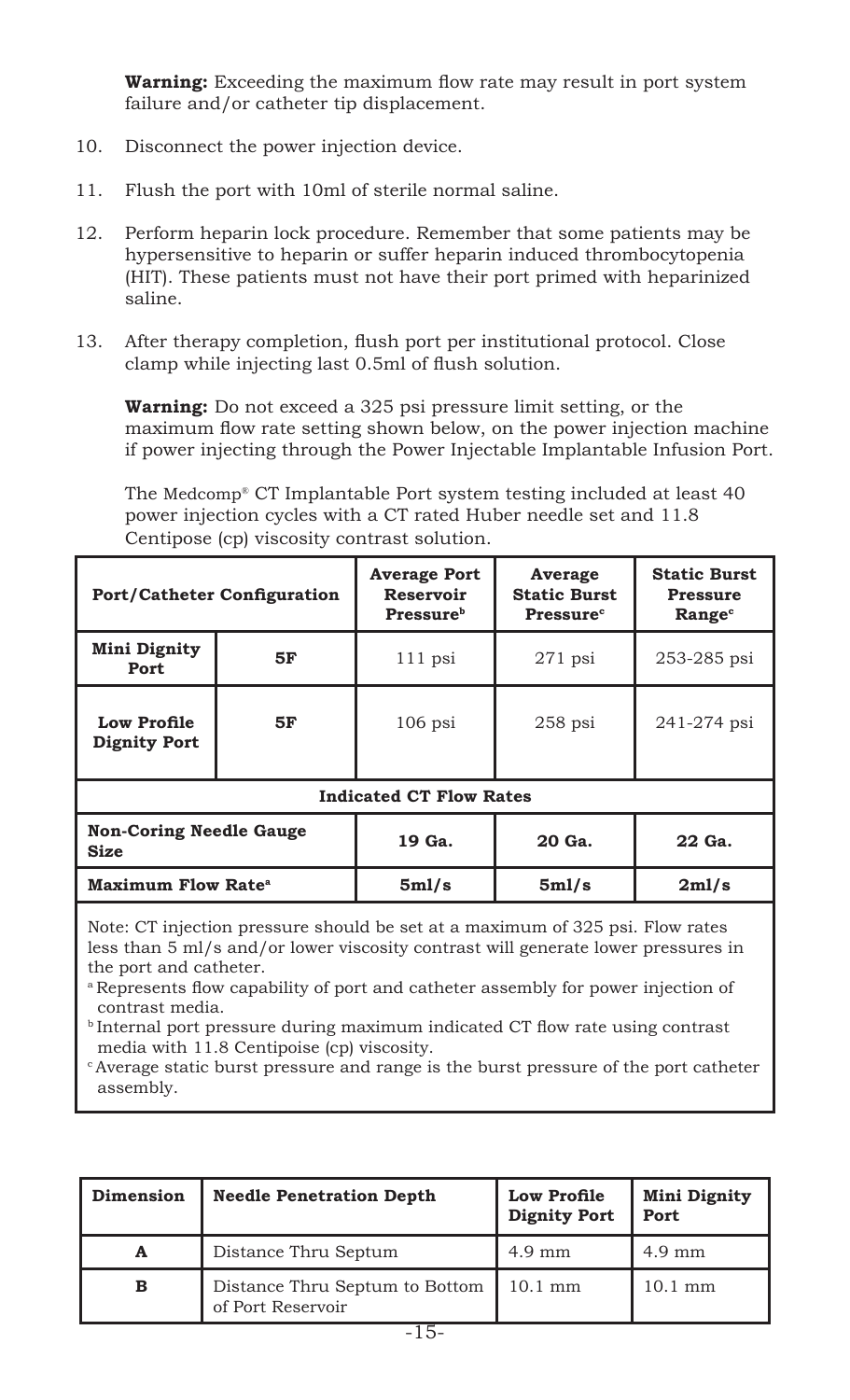

# **SECTIONED VIEW**

## **REFERENCES:**

- 1. Jacobs, D.M. et. al., "Anatomical and Morphological Evaluation of Pacemaker Lead Compression. PACE. 1993 Mar; 16(1):434-444.
- 2. Magney, J.E. et. al., "Anatomical Mechanisms Explaining Damage to Pacemaker Leads, Defibrillator Leads, and Failure of Central Venous Catheters Adjacent to the Sternoclavicular Joint". PACE. 1993 Mar; 16(1):445-457.
- 3. Hinke, D.H.; Zandt-Stastny, D.A.; Goodman, L.R.; et. al. "Pinch-off syndrome: A complication of implantable subclavian venous access devices". Radiology 177: 353-356, 1990.
- 4. Ingle, Rebecca; Nace, Corinne. "Venous Access Devices: Catheter Pinchoff and Fracture." 1993, Bard Access Systems, Inc.
- 5. Camp-Sorrell, Dawn. "Access Device Guidelines.: 2nd Ed. Oncology Nursing Society, 2004.

#### **FURTHER READING:**

- See Medcomp® Implantable Infusion Port Patient Guide and/or CT Guide for more details.
- Contact a Medcomp® Sales Representative for more information about any of these products.

#### **WARRANTY**

#### **Medcomp® WARRANTS THAT THIS PRODUCT WAS MANUFACTURED ACCORDING TO APPLICABLE STANDARDS AND SPECIFICATIONS. PATIENT CONDITION, CLINICAL TREATMENT, AND PRODUCT MAINTENANCE MAY AFFECT THE PERFORMANCE OF THIS PRODUCT. USE OF THIS PRODUCT SHOULD BE IN ACCORDANCE WITH THE INSTRUCTIONS PROVIDED AND AS DIRECTED BY THE PRESCRIBING PHYSICIAN.**

Because of continuing product improvement, prices, specifications, and model availability are subject to change without notice. Medcomp® Interventional reserves the right to modify its products or contents without notice.

*Medcomp® and Triniflex® are trademarks of Medical Components, Inc. registered in the United States.*

Does not contain DEHP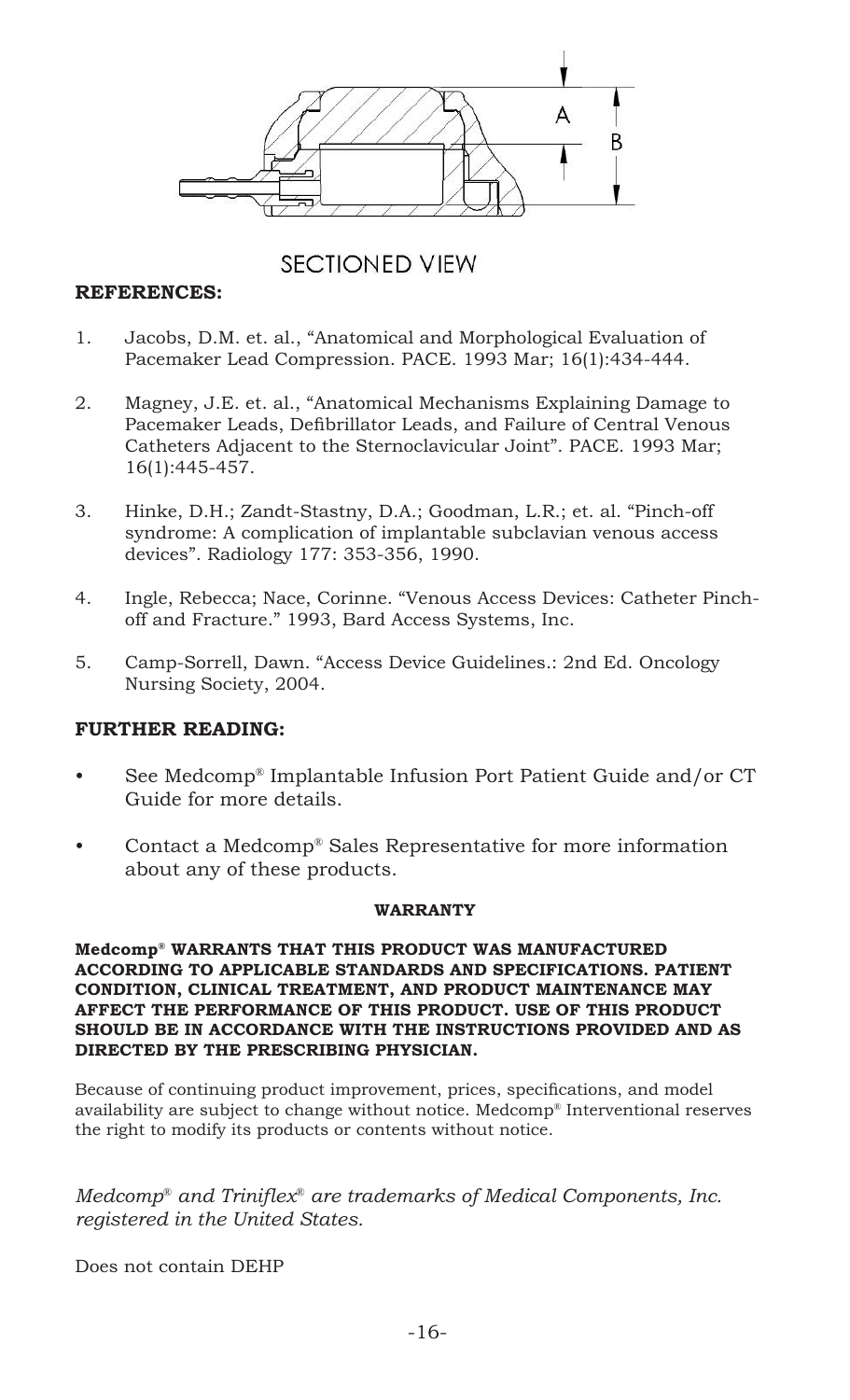

MR Conditional - 3 Tesla (artifacts may present imaging problems if MRI area of interest is on or near area where device is located)

# **Report Conclusion: MRI Information**

MR Conditional The Implantable Vascular Access Port was determined to be MR-conditional.

Non-clinical testing demonstrated that the Implantable Vascular Access Port is MR Conditional. A patient with this device can be scanned safely immediately after placement under the following conditions:

Static Magnetic Field -Static magnetic field of 3-Tesla or less -Maximum spatial gradient magnetic field of 720-Gauss/cm or less

#### MRI-Related Heating

In non-clinical testing, the Implantable Vascular Access Port produced the following temperature rise during MRI performed for 15-min of scanning (i.e., per pulse sequence) in the 3-Tesla (3-Tesla/128-MHz, Excite, HDx, Software 14X.M5, General Electric Healthcare, Milwaukee, WI) MR system:

Highest temperature change +1.6˚C

Therefore, the MRI-related heating experiments for the Implantable Vascular Access Port at 3-Tesla using a transmit/receive RF body coil at an MR system reported whole body averaged SAR of 2.9 -W/kg (i.e., associated with a calorimetry measured whole body averaged value of 2.7-W/kg) indicated that the greatest amount of heating that occurred in association with these specific conditions was equal to or less than  $+1.6^{\circ}$ C.

#### **Artifact Information**

MR image quality may be compromised if the area of interest is in the exact same area or relatively close to the position of the Implantable Vascular Access Port. The maximum artifact size (i.e., as seen on the gradient echo pulse sequence) extends approximately 45-mm2 (for worst case scenario) relative to the size and shape of this device during MR imaging (3-Tesla/128-MHz, Excite, HDx, Software 14X. M5, transmit/receive RF body coil, General Electric Healthcare, Milwaukee, WI). Therefore, optimization of MR imaging parameters to compensate for the presence of this device may be necessary.